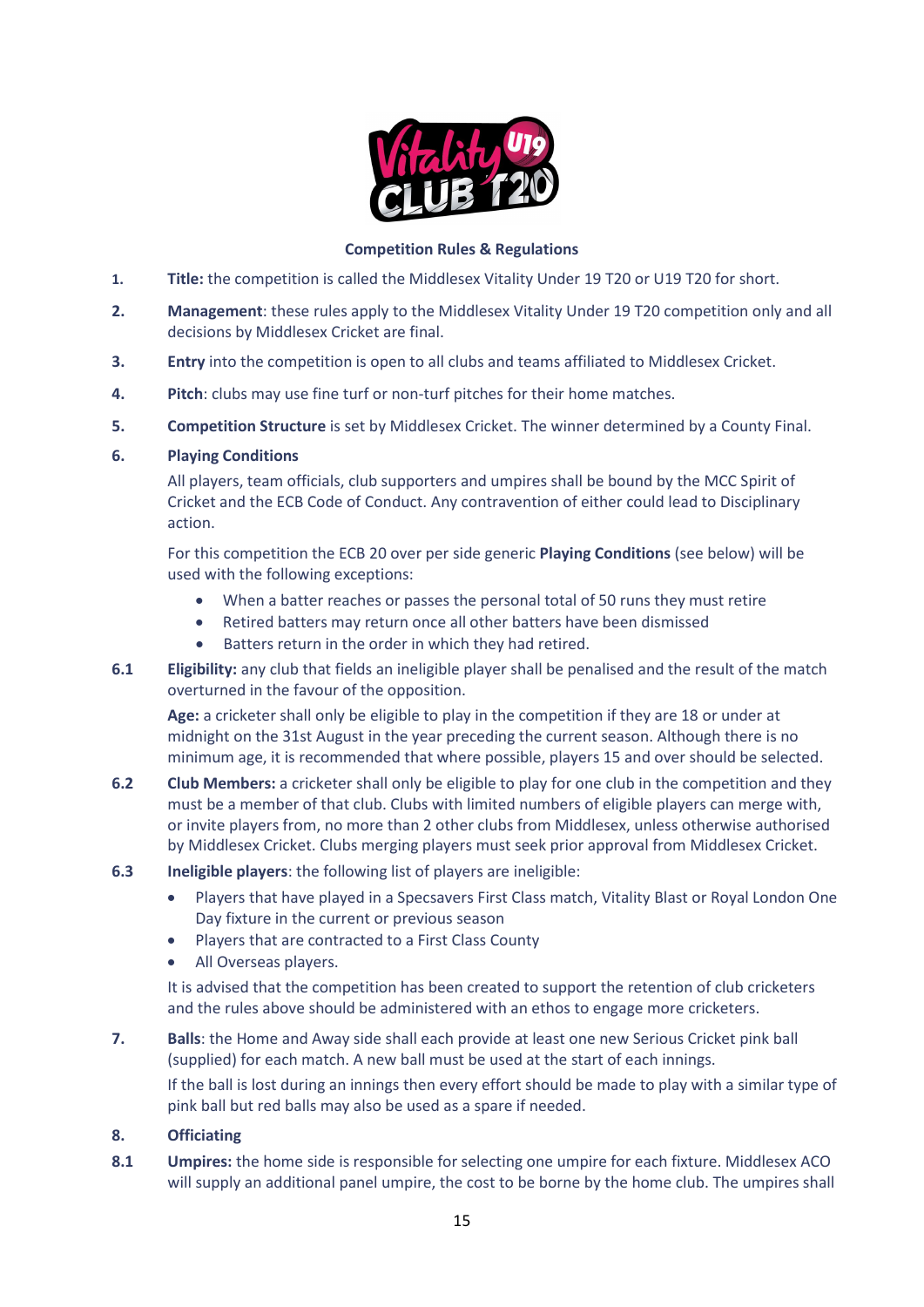be selected for the whole match and may not play in the match. If the home side fails to supply an umpire, the panel umpire will stand at both ends and be paid double the agreed Middlesex Cricket panel umpire rate by the home club. Due to current conditions some panel umpires may not be taking cash payments from the home club. Therefore, the home club would need to get the Panel Umpire's bank details to make an online transfer on the day of the match or no later than 72 hours after the match.

**8.2 Scorers:** each team shall provide their own competent, non-playing scorer in all matches. Scorers should endeavour to score the match electronically – *Play-Cricket Scorer* [app.] is the easiest way to digitally score and automatically uploads the scorecard to [play-cricket.com.](http://www.play-cricket.com/)

### **9. Results and Match Points**

The Home side is required to enter the result and full scorecard details onto play-cricket within 24 hours of the match being completed (however, the losing team can, if agreed.

- **9.1 Points:** the following points system will apply:
	- Win/Conceded Win 8pts
	- Tie 4pts
	- Abandoned $1$  1pt
	- Cancelled<sup>2</sup> 1pt
	- Lose Opts
	- Conceded Loss -2pts.
- **9.2 Group Matches:** in the event of teams finishing on equal points, the higher placed team will be decided in the following order:
	- Final group game only, if teams level on points = Super over
	- Wins (then Conceded Wins)
	- **Ties**
	- Wickets taken
	- Runs scored.

Notes: <sup>1</sup> Game started but at least one team failed to bat 5 Overs. <sup>2</sup> No play occurred.

## **10. Fixtures**

Group fixtures, Quarter-finals and Finals Days will be organised locally by Middlesex Cricket. Fixtures will be uploaded by Middlesex Cricket to the Vitality U19 Club T20 play-cricket site and appear in your own club's play-cricket fixtures section.

- **10.1 Re-arrange Group fixtures:** matches where no result can be achieved on the scheduled date can be re-arranged to be played by not less than 48 hours before the final Group Matchday. In the event of no decision being reached in the match because of weather, inability to re-arrange a fixture before the deadline date or, for another reason, the result shall be determined as an Abandoned or Cancelled fixture, depending if the match was stopped during a game or if it had never begun, respectively.
- **10.2 County Finals:** County Finals Days will be arranged by Middlesex Cricket.
- **11. Team Sheets:** each side must provide the umpire with a team sheet before the start of the match identifying any player who has not reached the age of 18 on the date of the match and showing the specific age group of all players.

#### **12. Helmets and/or Faceguards**

Any player under the age of 18 playing in the competition shall be bound by the ECB Directive (see section 19 of the current Non First Class Regulations and Playing Conditions)

#### **13. Fielding Regulations**

- **13.1** No young player in the Under 15 age group or younger shall be allowed to field closer than 8 yards (7.3 metres) from the batsman's position on the popping crease on a middle stump line, except behind the wicket on the off side, until the batsman has played at the ball.
- **13.2** Any young player in the Under 16 to Under 18 age groups, who has not reached the age of 18, must wear a helmet and, for boys, an abdominal protector (box) when fielding within 8 yards (7.3m) from the batsman's position on the popping crease on a middle stump line, except behind the wicket on the off side. Players should wear appropriate protective equipment whenever they are fielding in a position where they feel at risk.
- 
- 
- 
- Head-to-head result
-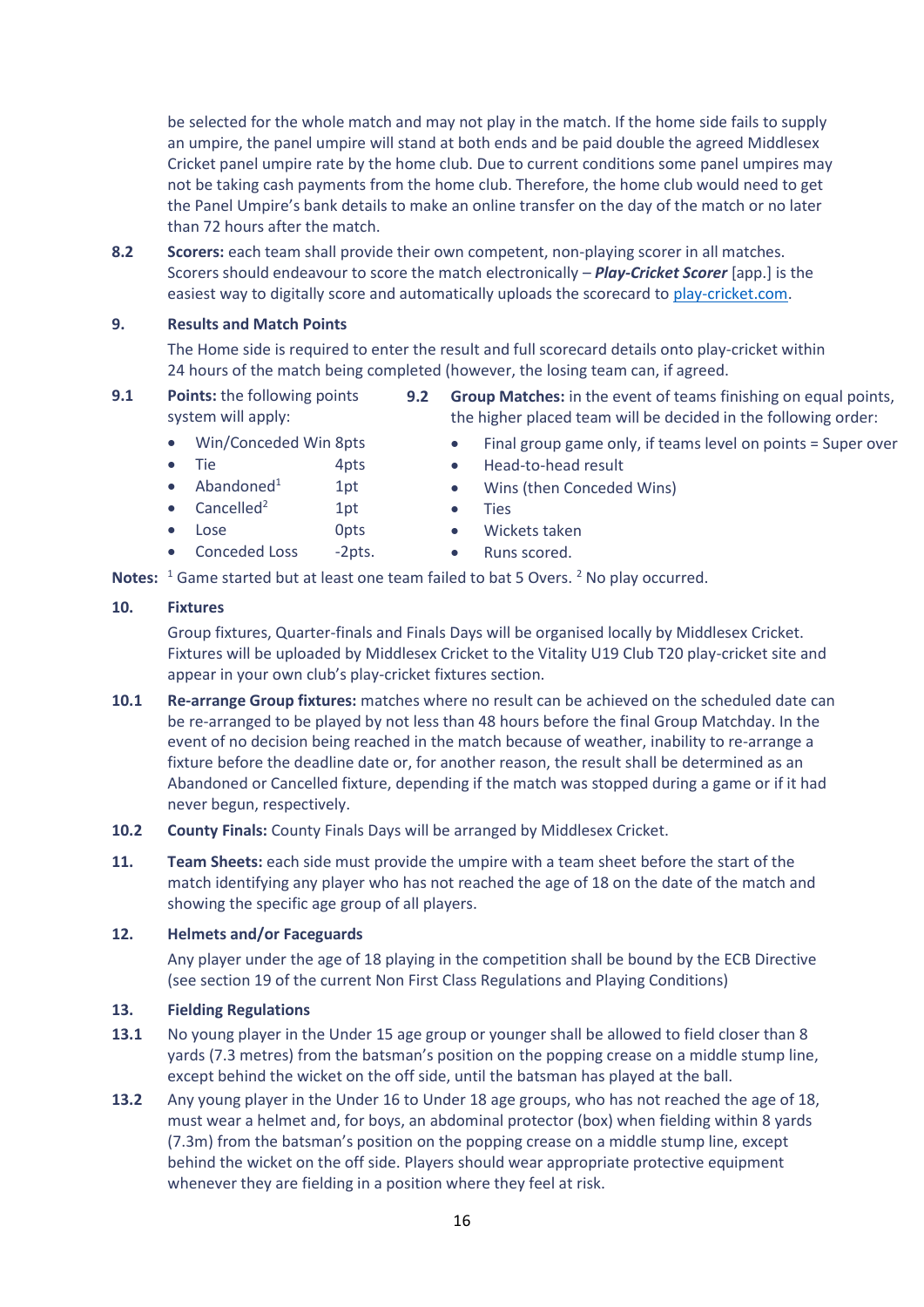## **14. Clothing**

It is mandatory that each player wears a minimum of a coloured shirt for the competition (any colour except pink, red, or white). It is recommended that clubs wear complete coloured clothing. Due to the short notice of the return to cricket we understand that it may not have been possible for delivery of coloured shirts to yet take place. Therefore, we will allow clubs to play in a white shirt for the duration of the group stage only. It will be a mandatory requirement for clubs who reach the knockout phase of the competition to wear a coloured shirt, if clubs do not, they will risk forfeiture of the game regardless of the result.

## **15. Covid-19**

The ECB's guidelines on guarding against Covid-19 will apply. Sanitising of the ball will take place every 20 minutes or 6 overs (whichever comes first). Umpires have been instructed to allow two minutes for every sanitisation break.

#### **PLAYING CONDITIONS – 20 OVERS PER SIDE**

#### **The Laws of Cricket shall apply except as set out in these regulations:**

# **1. Duration**

**1.1** 1 innings per side, each limited to a maximum of 20 overs and a minimum of 5 overs.

# **2. Hours of Play**

- **2.1** Start times are as those agreed by Middlesex Cricket.
- **2.2** Teams have 1 hour 15 minutes to bowl 20 overs. Umpires will provide half-hourly updates to the fielding captain. Having first taken into account any delays beyond the fielding side's control, the umpire will apply penalty runs at the rate of 5 runs for every 5 minute period late in the event of 20 overs taking longer than 1 hour 25 minutes. For example, 5.30pm start:

| $1^{st}$ innings (1 hr 15m): 5:30 to 6:45pm        |                |
|----------------------------------------------------|----------------|
| Interval (10m):                                    | 6:45 to 6:55pm |
| 2 <sup>nd</sup> innings (1hr 15m): 6:55 to 8:10pm. |                |

**2.3** In the event of an interruption or delay during the 1<sup>st</sup> innings, the calculation of number of overs to be bowled shall be based upon one over for every 3 minutes 45 seconds in the total time available for play up to the scheduled close of play. In the second innings of the match, overs shall be reduced at a rate of one over for every full 3 minutes 45 seconds lost, unless the  $1<sup>st</sup>$ innings has finished early to the 2<sup>nd</sup> innings started early, in which case no overs are lost until the time that has been gained is subsequently lost.

## **3. Fielding restrictions**

Power play fielding restrictions with 30 yard circle required for each match.

- **3.1** For the first 6 overs of each innings only 2 fielders are permitted to be outside the circle.
- **3.2** For the remaining overs of each innings only 5 fielders are permitted to be outside the circle.
- **3.3** If the number of overs of the batting team is reduced, the number of Fielding Restriction Overs shall be reduced and will apply to both innings:
	- $17-19 = 5$
	- $14-16 = 4$
	- $10-13 = 3$
	- $7-9 = 2$
	- $5-6 = 1$

**3.4** At the instant of delivery, there may not be more than 5 fielders on the leg side.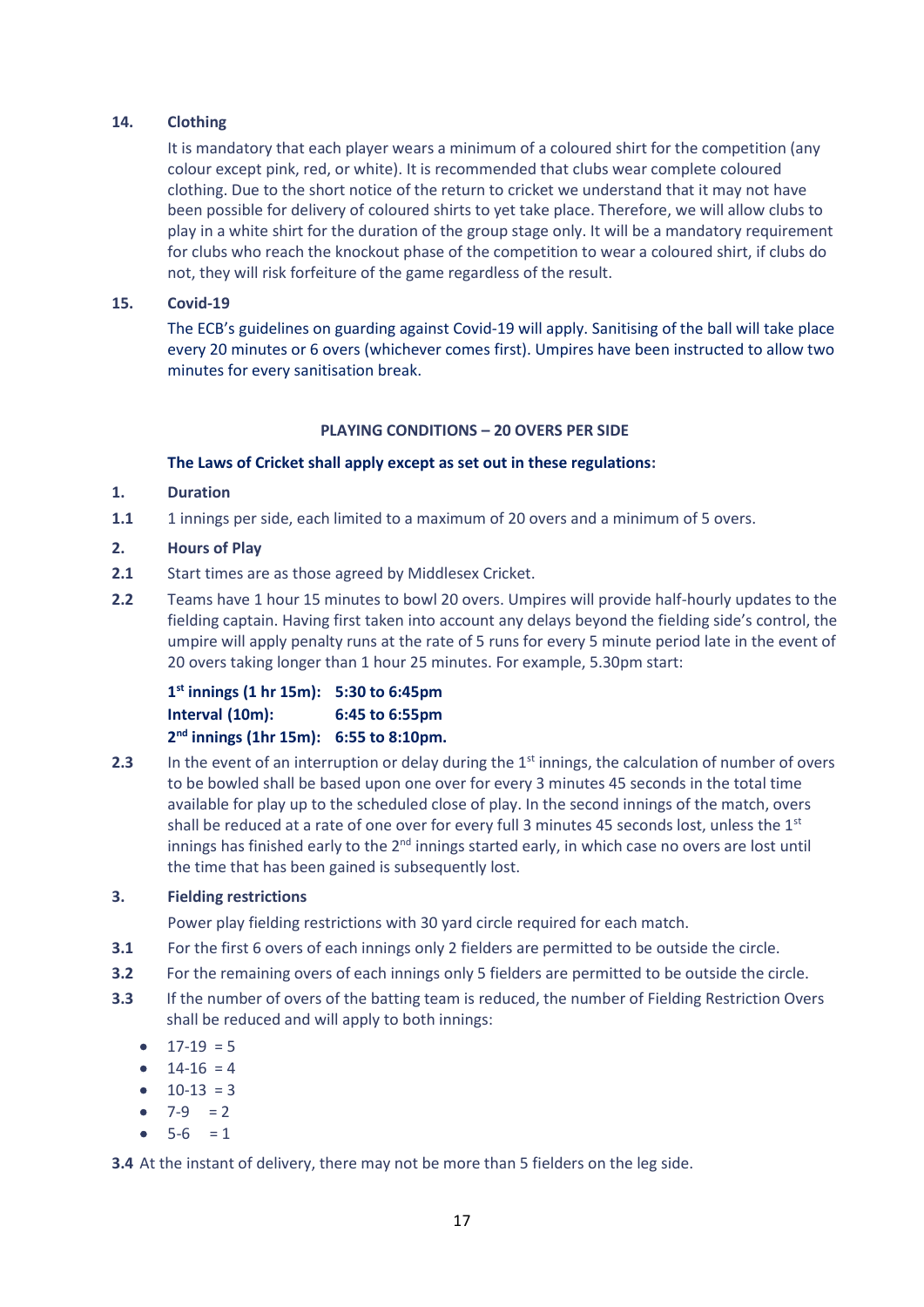## **4. Bowling restrictions**

- **4.1** No bowler may bowl more than one-fifth of the amount of overs scheduled for the innings. However, in a delayed start, or interrupted match, where the overs are reduced for both sides, or for the side bowling second, no bowler may bowl more than one-fifth of the total overs allowed (unless such a number has been exceeded before the interruption), except that where the total overs are not divisible by five, an additional over shall be allowed to the minimum number of bowlers necessary to make up the balance – e.g. after 8 overs, rain interrupts play and the innings is reduced to 12 overs. Both opening bowlers have bowled 4 overs. Two bowlers can bowl 3 overs and three bowlers can bowl 2 overs. Bowlers 1 and 2 have already exceeded this limit. They count as the two bowlers who were allowed the extra over (4 as opposed to 3) and so any other bowlers are limited to 2 overs.
- **4.2** In a delayed or interrupted match where the overs are reduced for both teams or the team bowling second;
- **4.2.1** for the innings of rescheduled length of at least 10 overs, no bowler may bowl more than onefifth of the total overs allowed. Where the total overs is not divisible by 5, one additional over shall be allowed to the maximum number per bowler necessary to make up the balance.
- **4.2.2** for the innings of rescheduled length of between 5 and 9 overs, no bowler may bowl more than two overs. In these circumstances, the one-fifth limit does not apply.
- **4.3** When as interruption occurs mid-over and on resumption the bowler has exceeded the new maximum allocation, they will be allowed to finish the incomplete over.
- **4.4** In the event of a bowler breaking down and being unable to complete an over, another bowler will bowl the remaining balls. Such part of an over will count as a full over only in so far as each bowler's limit is concerned.
- **4.5** The allocation of overs per bowler will not be reduced as a result of the deduction of any penalty overs.

## **5 Batting restrictions**

- **5.1** When a batsman reaches or passes a personal total of 50 he shall retire, but may return on the departure of the eleventh batsman. Retired batsmen must return in order of their retirement. The batsman shall retire again when he reaches or passes a personal total of 100. A batsman can continue their innings beyond 50/100 if their 'retirement' would end the innings before the agreed number of overs have been bowled and there are no other retired batsmen waiting to return.
- **6. Variable run rate.** In the event of rain and the side in the 1st innings batting for longer than the side in the 2nd innings, the target score shall be decided by *Variable* run rate based on the number of legitimate balls faced

In the event of the number of Overs being reduced for the second innings, the target score (to win) is set by applying the Variable Run Rate Calculator, using the below formula (available to download to Smartphones, for easy calculation):

 $\frac{100 + ((\text{Overs}_{1st\,Inn} - \text{Overs}_{2nd\,Inn}) \times 1.2)}{100} \times RR_{1st\,Inn} = RR_{2nd\,Inn}$